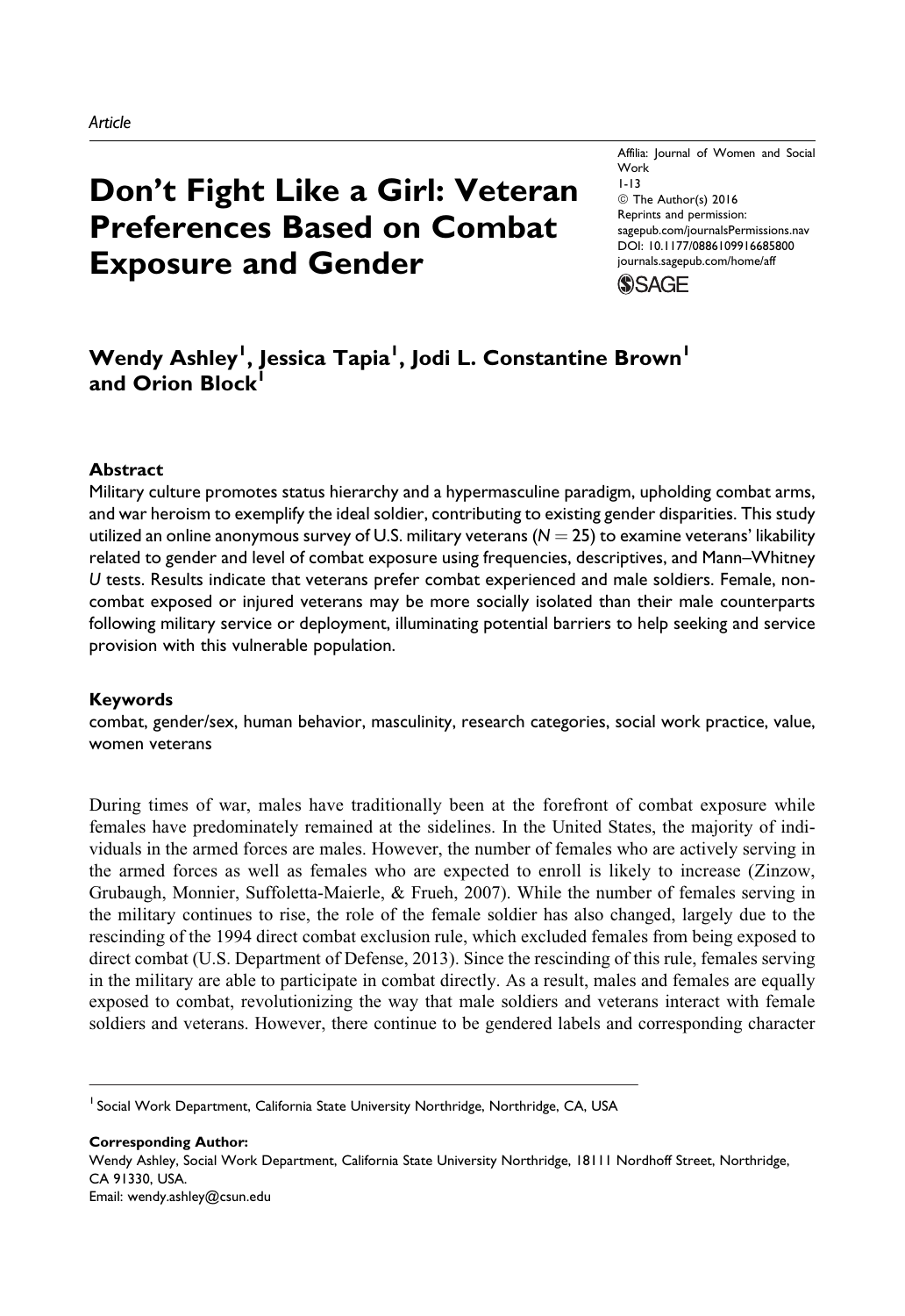judgments attributed to active military female and female veterans because the military, and combat in particular, has historically been governed predominately by males (K. Dunivin, 1994). The purpose of the current study is to examine veterans' perspectives regarding which soldiers are most likable depending on their sex and level of combat exposure. We use gender development theories and military culture to develop vignettes describing scenarios in order to evaluate veterans' attitudes toward soldiers. We posit that veterans are likely to view their peers as being more or less likable based on perceived gender and combat experience. Within the body of this study, the words women and female and men and male will be used interchangeably; while each term reflects its own set of gender-specific sociocultural challenges, each noun, adjective, and modifier is utilized to convey the highest linguistic respect in each context (Safire, 2007).

Gender development theories assert that there are tangible social differences that distinguish males from females (Bandura & Bussey, 2004; Bussey & Bandura, 1999). The bifurcation of acceptable gender roles in society has led to various disparities and corresponding power imbalances between sex designations of male and female (Gayle, 2006). It is well-documented that discrepancies in wages (Fuller, 2008), power (Neff, Cooper, & Woodruff, 2007), and health (Haavio-Mannila, 1986) between males and females are pervasive. Gender-specific norms in American society stipulate that men are to be "aggressive, forceful, independent, and decisive, whereas women are characterized as kind, helpful, sympathetic, and concerned about others'' (Macapagal, Rupp, & Heiman, 2011, p. 658). Gender-specific attitudes, characteristics, and roles are rigid and stereotypically assigned to males or females solely on the basis of gender, suggesting that specific roles attributed to males and females are dichotomous. Aggressive, forceful men are not expected or encouraged to be kind or sympathetic and sympathetic and kind women are not expected or encouraged to be aggressive or forceful. The social construction and stratification of specific gender roles is particularly prevalent within military culture.

Military culture embraces a paradigm that upholds combat and hypermasculinity as core constructs, which may unwittingly influence interveteran attitudes, increase stigma, and create barriers to help seeking (Ashley & Brown, 2015; K. Dunivin, 1994; Keats, 2010). The values and practices of the military are predicated on seeking war victory, fostering attitudes, beliefs, and behaviors constructed around combat (Keats, 2010). Furthermore, Chinkin and Kaldor (2013) argue that male ''soldiers are deemed as 'heroes,' giving rise to the dichotomy between the images of the 'protector' (male) and the 'protected' (female)'' (p. 168). Chinkin and Kaldor also highlight how the social construction of gender impacts the participation of males and females in war because women are overarchingly viewed as weak, peacemakers, and requiring protection, ultimately undermining the role of active females in the military and upholding beliefs regarding specific gender roles (p. 168).

Many women feel the need to conform to the hypermasculine standards of military culture which has both positive and negative outcomes for interpersonal interactions and the internalization of values. Under the direct combat exclusion rule, combat exclusion laws and policies prohibited females from performing many combat-related roles or duties, reinforcing widespread attitudes about the substandard place of women in the military (K. Dunivin, 1994; K. O. Dunivin, 1988; Prividera & Howard, 2014). Currently, post rescinding of the rule, female soldiers on the front lines are immersed in military institutionalized sexism, with female soldiers who rise in rank maintaining without challenging the status quo. Higher ranking female soldiers may feel the need to conform because ''whenever anyone enters an institution that has a certain power structure, the higher up they rise within it, the more likely they are to adopt its principles'' (Anonymous, 2013, p. 215). Although female soldiers are growing in number, moving through ranks, and are seen as soldiers with quality performance akin to their male counterparts (Anonymous, 2013), they appear to have minimal influence in altering the misogynistic domain of the military. Soldiers are trained in an environment that promotes male superiority and sexism toward women (Szymanski, Gupta, Carr, & Stewart, 2009) and condones rape culture on and off the battlefield (Grubb & Turner, 2012; Maxwell, 2009).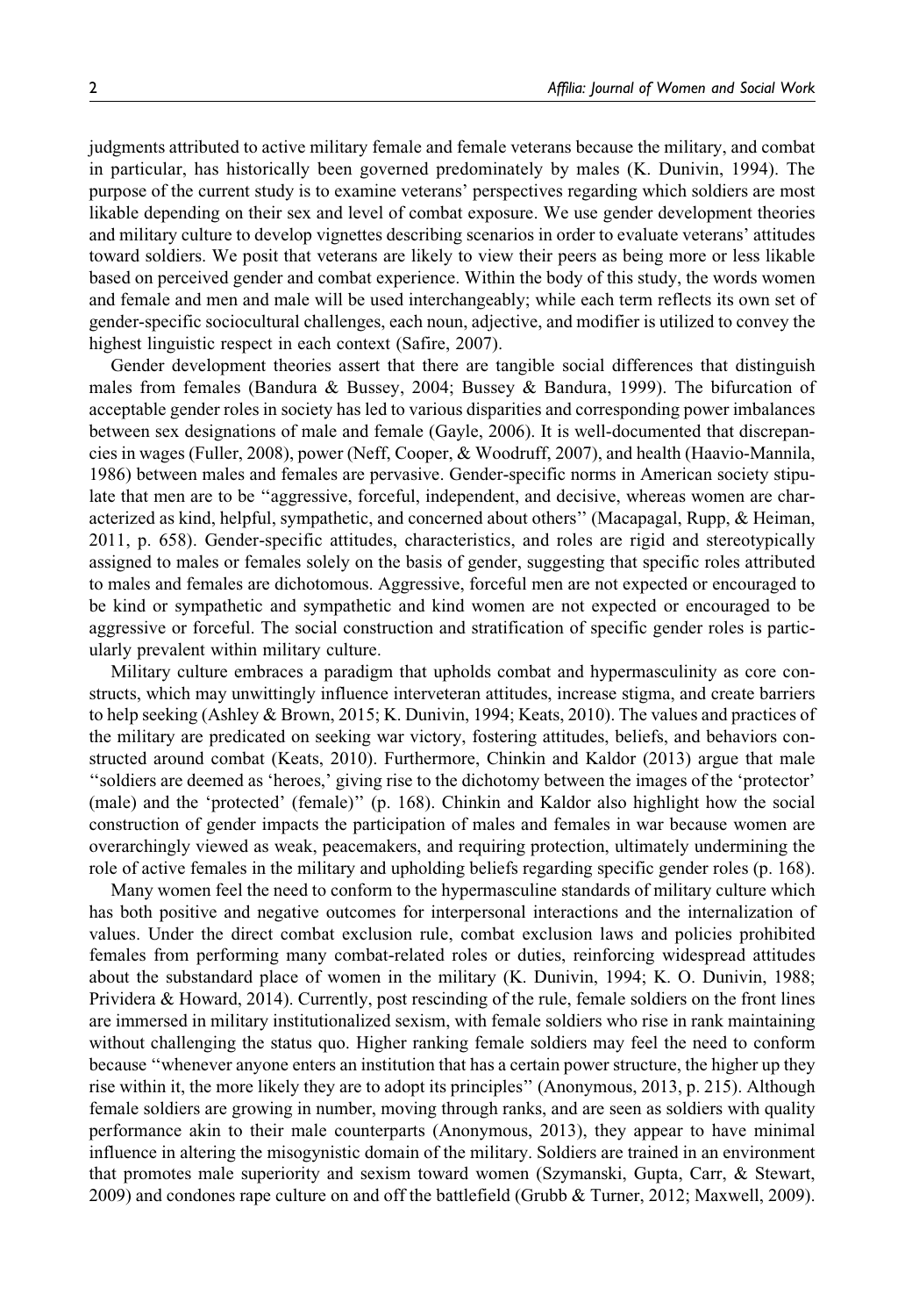Everyday speech further reinforces hegemonic interactions of soldiers and creates a hierarchy that sexualizes female soldiers, which has influenced many female career soldiers to leave military service earlier than expected (Dichter & True, 2015). Within an environment inundated with devaluing and sexualization, female soldiers can very easily develop internalized misogyny.

Gendered stereotypes and attitudes toward women may position female veterans at a disadvantage as compared with male veterans. Military roles reflect strength and power and are traditionally seen as masculine, especially during combat. Combat veterans are viewed as possessing, ''power, hiding perceived weakness, as well as maintaining self-reliance and emotional control" (Lorber & Garcia, 2010, p. 297). Those who do not possess these characteristics, or who are perceived as the ''fairer sex'' due to gender-specific attitudes and stereotypes, are viewed as weak and vulnerable. K. Dunivin (1994) established the paradigm of the combat masculine-warrior (CMW), which contends that combat-exposed soldiers are more respected than their noncombat experienced peers. The masculinity that military males embody is the epitome of what a real soldier is and ''women were not be regarded as 'real' soldiers until they were able to do what 'real' soldiers do, which is to kill or die in combat'' (K. Dunivin, 1994, p. 536). This paradigm is highly exclusionary, barring any challenges to the hypermasculine norms and values that pervade military culture. A consequence of the CMW paradigm and the exclusionary policies that support it is reinforcement of the perception that masculinity and combat experience or exposure is the defining feature of a ''real soldier.'' Thus, despite their present capacity to participate in combat, the hypermasculine paradigm continues to define masculinity as male, excluding female soldiers primarily on the basis of gender. The combat experienced masculine warrior is viewed through a lens of *combat elitism*, awarding him heroism, honor, and respect while those who have not experienced combat or who are not deemed masculine (specifically women) may be dismissed or devalued (Ashley & Brown, 2015; K. Dunivin, 1994). Ashley and Brown (2015) found that male combat veterans without injuries were perceived as more well liked than all other soldiers, including male combat veterans with injuries. This finding reflects a complex internal hierarchy of deservedness and value based on combat and gender, heavily influenced by perceived health and level of functioning.

Soldiers and veterans express apprehension about accessing mental health services due to concerns about stigma (Hoge et al., 2004). Male and female veterans have different health needs for a variety of reasons including individual military experiences, increased prevalence of certain conditions in females, and sex-specific health concerns (Goldzweig, Balekian, Rolón, Yano, & Shekelle, 2006). It is estimated that female veterans who have been exposed to combat experience more symptoms of post-traumatic stress disorder (PTSD) as compared to females who are not exposed to combat (Resnick, Mallampalli, & Carter, 2012). Furthermore, female veterans endure traumatic experiences during their military service that have taxing effects on their quality of life, putting them at increased risk for PTSD, military sexual trauma, substance abuse–related issues, and depression (Resnick et al., 2012). In 2013, female active- and reservecomponent service members were 4 times as likely as their male counterparts to report sexual assault (Morral et al., 2015).

An additional barrier to service provision for female veterans is judgment by military peers. Some female soldiers report experiencing ''secondary victimization'' when they sought mental health services from the military (Campbell & Raja, 2005, p. 97). It has been well-documented that female veterans would rather seek professional help through private care because they do not feel worthy of seeking care for their physical or mental issues at the Veterans Affairs Health Administration (Mattocks et al., 2012). Many female veterans prefer to engage in alternative cognitive and behavioral strategies to manage and cope with traumatic experiences they witnessed during wartime, including overeating, using prescription drugs, exercising, or listening to music as opposed to seeking treatment at the Veterans Administration (VA), and were less likely to seek the support of friends, family, or other contacts (Mattocks et al., 2012). It is noteworthy that while these women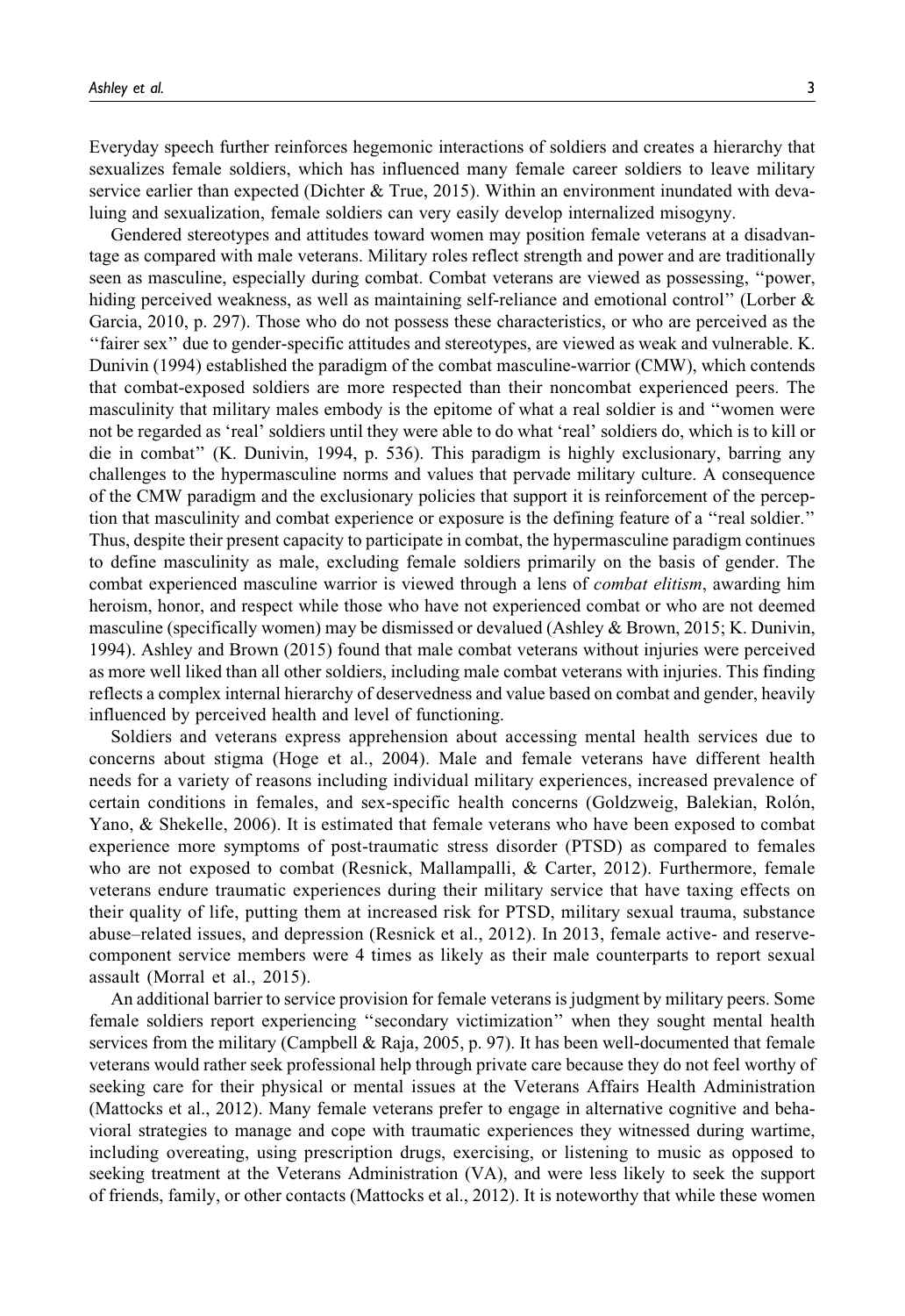exhibited the vigor, strength, and resilience to navigate a combat setting, they did not feel worthy of mental health treatment or benefits post combat.

Erroneous judgment by superiors is an additional barrier to support. Thorndike (1920) coined the term ''the halo effect'' to describe errors in how military officers evaluated subordinate soldiers on a number of traits and refers to the habitual tendency to rate individuals with certain characteristics more favorably than others. The halo effect concurrently describes the global impact of a more likable personality or specific desirable trait in creating biased judgments of a person on a number of dimensions (Standing, 2004). Judgments regarding personality, competence, and value based on biological sex or combat experience are consistent challenges for female veterans.

Female veterans face specific areas of disadvantage related to their unique position as minorities in a culture where membership is mutually exclusive to other communities. Enlistment with the armed forces requires an oath of loyalty, faith, and allegiance, distancing members from other communities. K. O. Dunivin (1988) proposes that female veterans experience minority group status within the male/masculine dominant military but lack gender consciousness as evidenced by their disconnection from women's issues, women's groups, and other military women. Thus, these women are isolated from military peers, masculine military culture, and the larger feminist community. There are multiple contributors to isolation from viable support systems available to female veterans, including military masculine culture that frequently devalues women, negative judgment from peers or superiors, disconnection from other women, or lack of cohesion. Social cohesion is a critical element in military interpersonal dynamics. At both an individual and a group level, cohesion has a direct impact on psychological coping (MacCoun & Hix, 1993). Bifurcated into task-oriented cohesion (regarding common goals and group efforts to strategize regarding those goals) and social cohesion (the extent that group members like one another and feel emotionally close to one another), the terms clarify both content and process elements of military cohesion (MacCoun & Hix, 1993). However, mere friendship is not the foundation of cohesion; with combat in particular, the potential outcome is one of life or death, so trust, dependability, and teamwork are essential elements (Siebold, 2007).

Research reflects veterans often obtain support predominantly from other veterans who can validate the traumas that occur exclusively within the context of military culture (Fraser et al., 2010). As a result, veteran-to-veteran judgment regarding who is deserving of support has a significant impact on trauma recovery, treatment utilization, and intervention efficacy. Veteran judgment can take the form of verbal or nonverbal communication, expectations regarding competence, or may manifest as simply as likability. Assessing likability is a critical step toward understanding the nuances of judgment of women in the military.

Within the context of the current study, whom one likes, favors, or prefers is based on immediate assessment and reflects capacity for trust, dependency, and team building among military personnel. For veterans, cohesion within social networks provides pathways to social support, utilization of health and mental health resources, and emotional acceptance. Costa and Kahn (2010) found that cohesiveness can mitigate or accentuate the impact of stress. An absence of these connections increases vulnerability for exclusion, social isolation, and mortality.

While there are clear differences in the ways in which males and females in the military are viewed, there is a paucity of literature comparing the likability of men versus women veterans. This study explores veterans' perspectives regarding which soldiers are most likable depending on their sex and level of combat exposure. We posit that the internalized hypermasculine paradigm present in military culture supports an illusory ideal soldier, characterized as a man's combat experienced/exposed, masculine, aggressive, and nonemotional warrior. Veterans are likely to view their peers as being more or less likable based on perceived gender and combat experience. The implications of being less likable are extensive; the self-esteem, confidence, competence, camaraderie with fellow veterans, and willingness to access mental health services of female veterans may be adversely impacted.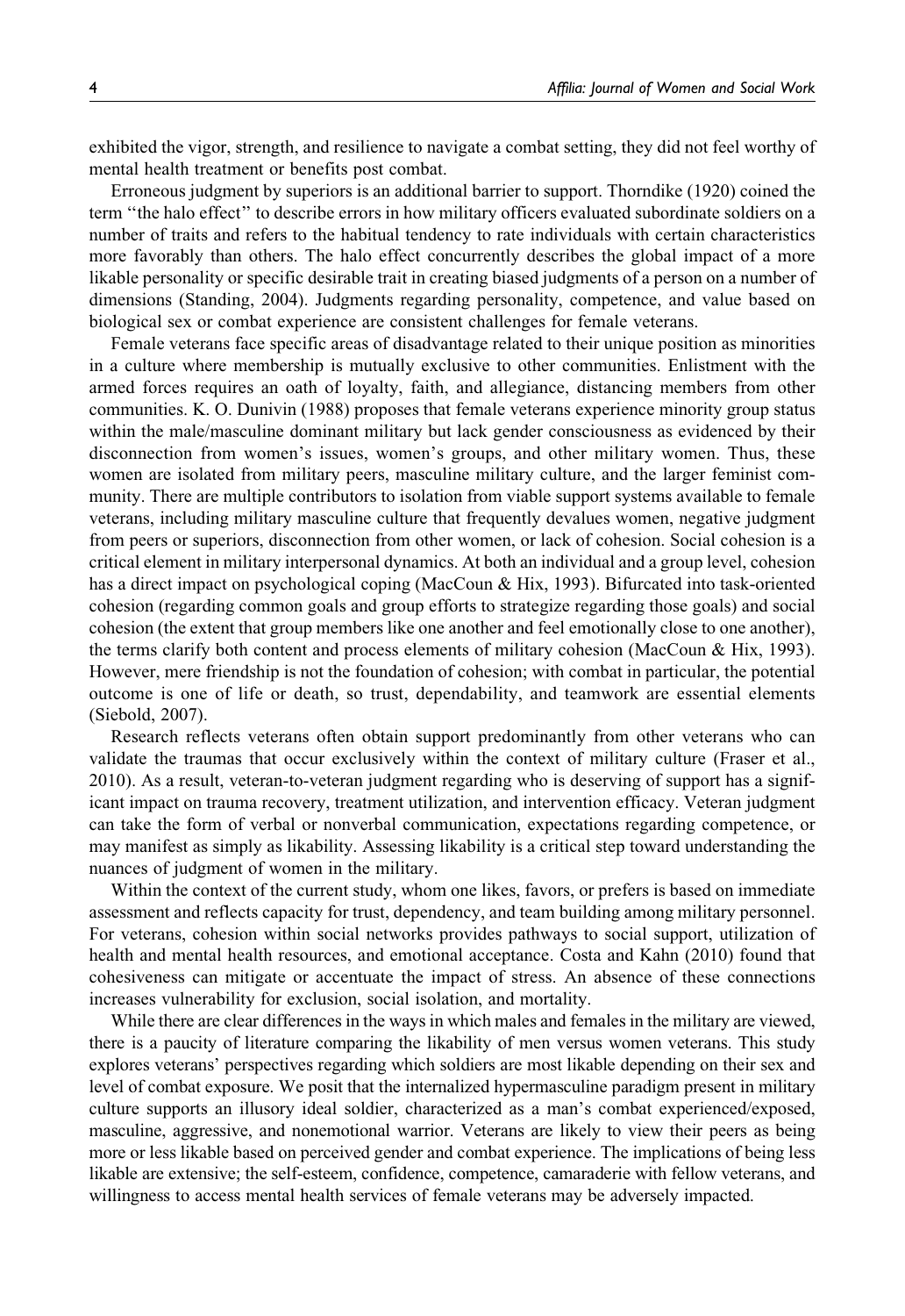# Method

#### Sample

The current study uses a convenience sample of veterans  $(N = 25)$  who served in the U.S. military who were primarily white  $(n = 19, 76\%)$ , male  $(n = 21, 84\%)$ , and served in the army  $(n = 14, 56\%)$ . All veterans were welcomed to participate in the study regardless of level of combat exposure or discharge status. Participants were recruited using a snowball sampling method whereby they were asked to forward an anonymous survey to friends, family, colleagues, and other contacts. This form of sampling is effective in that it is convenient, maintains low cost, and recruits members that would otherwise be difficult to survey (Rubin & Babbie, 2010). The California State University Standing Advisory Committee for the Protection of Human Subjects approved this study.

#### Design and Data Collection

This study uses an exploratory online survey design. A 77-question survey was posted on the American Legion website, and the Center for Veterans Advancement posted the survey on their monthly online newsletter. The survey was also advertised and circulated on social networking sites such as Facebook. All participants were asked to complete a series of questions that asked about their service information. Following these questions, participants were presented with a series of vignettes depicting female and male soldiers who suffer from PTSD due to exposure to combat and female and male soldiers who suffer from PTSD and did not serve in combat. In order to assess the participant's level of combat exposure, the Gallops Revised Combat Scale was utilized.

#### **Measures**

Gallops Revised Combat Scale (1981). The Gallops Revised Combat Scale consists of 10 dichotomous (yes/no) questions. Questions 1–6 of the scale are appointed a value of 1 while questions 7–10 are appointed a value of 2, whereby 2 indicated higher levels of combat exposure. The highest possible score is 14, indicating high level of combat exposure while a score of 0 represents no combat exposure. The current scale has been updated to be applicable to all military veterans who served in all eras not just veterans of the Vietnam era. Consequently, words such as ''Vietnam'' and ''Improvised explosive device (IED)'' have been replaced with more appropriate terms such as ''enemy'' and ''mines or booby-traps,'' respectively. The Revised Combat Scale has a high internal consistency ( $\alpha$  = .90 for the current study) as well as construct validity.

Attitudes toward veterans. Participants were asked to read a series of six different vignettes and respond to 10 related questions intended to measure attitudes about likability and help seeking behavior. The six vignettes were initially developed based on the work of Fraser et al. (2010). Participants were posed with hypothetical scenarios with initials used in lieu of a name in order to maintain ethnic neutrality. A sample vignette for a male soldier is:

**J.S.** is an enlisted man with an MOS of truck driver assigned to an armor unit. He is married and has one child. J.S. is considered a dependable team player, is regarded highly by his superiors, and maintains an excellent fitness report. J.S. was med-evac'd during his second deployment with injuries to his left knee and was given 30 days leave for PTSD.

Variables that were changed within the respective vignettes are bolded. For example, after reading and responding to: "J.S. is an enlisted man with an MOS of truck driver ... He is married ...," the respondent would see ''T.R. is an enlisted woman with an MOS of infantry ... She is married ... ''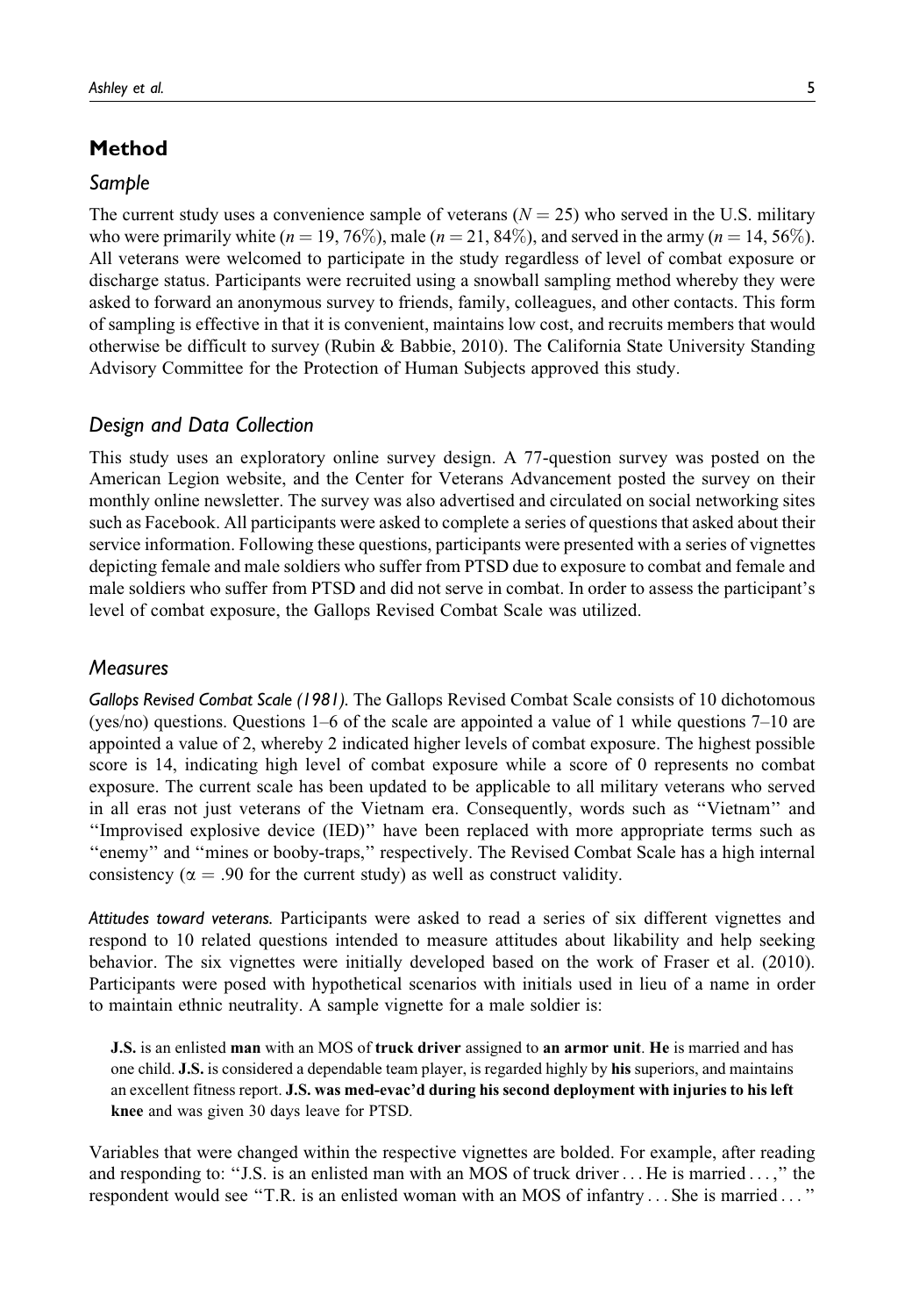Soldier's MOS was truck driver, dental assistant, logistics, or infantry, with logistics or infantry being jobs more likely to see combat. Unit assigned was "an armor unit," "unit in Germany," or "a recon unit'' with unit in Germany meaning the likelihood of seeing combat was very low. Physical injury was determined by being medevaced with knee injuries instead of returned from their second deployment. We consulted with veterans regarding verbiage (e.g., ''with an Military Occupational Specialty (MOS) of...") that would be easily understood by military personnel. Vignettes for male soldiers were pilot tested and results published previously (see Ashley & Brown, 2015).

Soldiers in the vignettes were categorized into different groups based on gender, level of combat exposure, and whether the soldier had sustained any injuries. Soldiers were categorized into the subsequent groups: "male—no combat," "male combat—no visible injury," "male combat injury," "female—no combat," "female—combat no visible injury," and "female combat injury.''

After reading each of the six vignettes, participants were asked to rate soldiers on ten 5-point Likert-type scale questions ranging from very low to very high, where  $1 = \text{very low}$  and  $5 = \text{very}$ high. Questions included (1) How would you describe (soldier's initials) resilience (ability to bounce back from adversity)? (2) How trustworthy is (soldier's initials)? (3) How reliable and dependable is (soldier's initials)? (4) How likely is it that (soldier's initials) needs treatment for PTSD? (5) How likely is it that (soldier's initials) deserves treatment for PTSD? (6) When she/he comes back to work, how likely is it that (soldier's initials) will perform at a level above that of his/her peers? (7) When she/he comes back to work, how likely is it that (soldier's initials) will perform at a level equal to that of his/her peers? (8) When she/he comes back to work, how likely is it that (soldier's initials) will perform at a level below that of his/her peers? (9) How likely is it that you would like (soldier's initials) if you met him/her? and (10) How likely is it that you would enjoy working with (soldier's initials)? In the questions following each vignette, soldier's initials and personal gender pronouns were tailored to match the specific vignette.

#### Data Analysis

Likability was assessed by finding the mean score of nine vignette questions for each soldier described in one of the six vignettes. Reliability analyses revealed improved internal reliability for all groups by removing question number eight from the total score. Cronbach's  $\alpha$  scores without question number eight were .74 for male, combat, no-injury; .75 for female, combat, no-injury; .79 for female, combat, injury; .80 for male, combat, injury; .88 for female, no combat; and .90 for male, no combat, revealing acceptable internal consistency for vignette questions by category. Exploratory factor analysis confirmed the unidimensionality of vignette questions, loading on to a single factor we term ''likability,'' although the sample size is clearly limited and results should be interpreted with caution. Univariate analyses included frequencies and descriptives of individual variables. The Mann–Whitney  $U$  test was used to test for differences between veterans' combat experience and soldiers' likability and veterans' gender and soldiers' likability. Data were analyzed using SPSS Version 22.

#### **Results**

Descriptives for sample demographics and variables of interest can be seen in Table 1.

Overall likability means and standard deviations are reported by soldier in Table 2 and depicted graphically in Figure 1. Higher numbers indicate greater likability as reported by veterans in the six vignettes.

As seen in Table 3, no/low combat veterans consistently rate soldiers' likability higher than their combat veteran counterparts with the exception of male soldiers with no visible injury.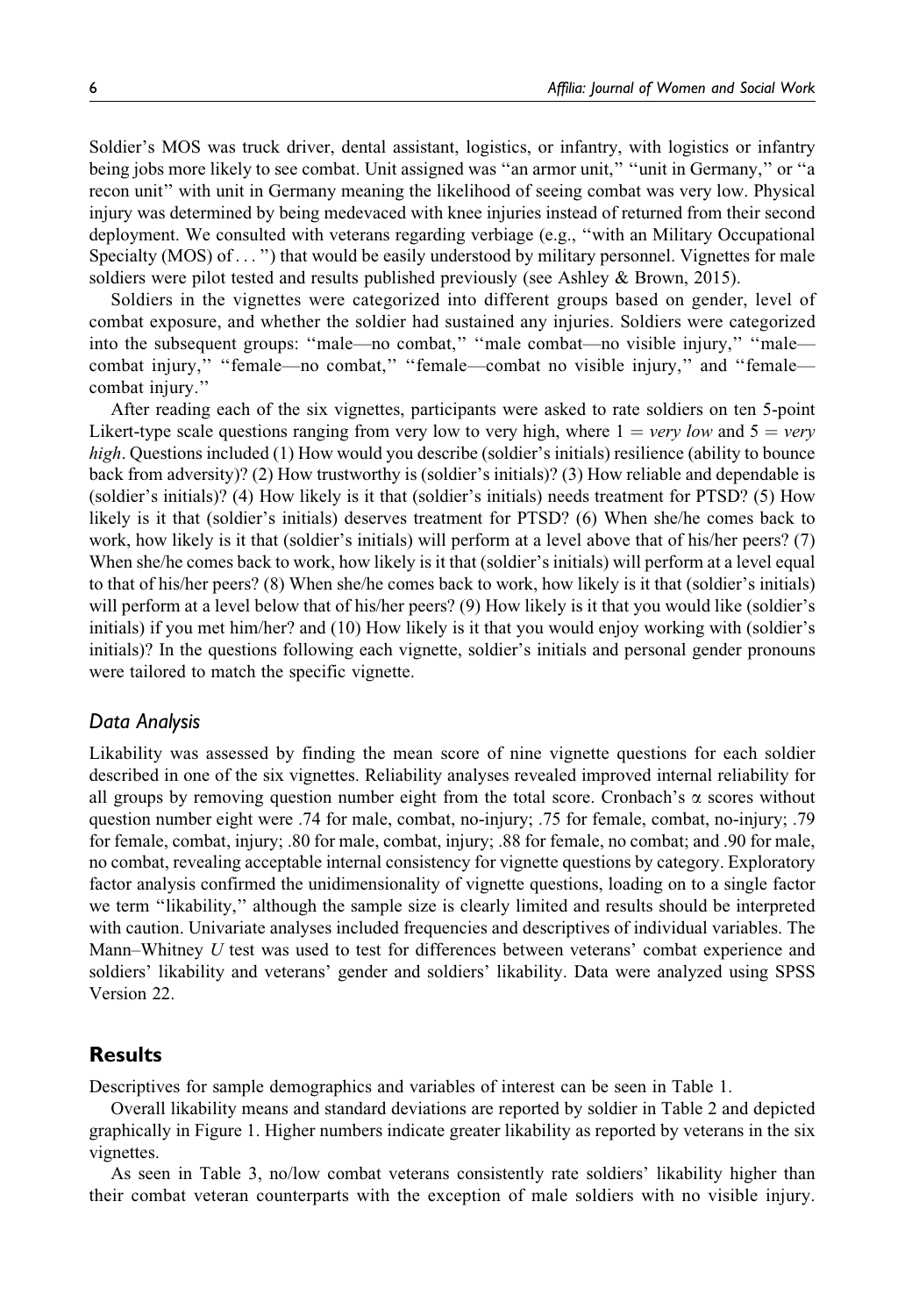| Variable        | <b>Attributes</b>       | $f$ (%)  | Range     | M (Standard Deviation) |
|-----------------|-------------------------|----------|-----------|------------------------|
| Gender          | Male                    | 20 (83%) |           |                        |
|                 | Female                  | 4 (17%)  |           |                        |
| Combat          | No/low                  | 16 (64%) |           |                        |
|                 | High                    | 9(36%)   |           |                        |
| Age             |                         |          | $25 - 87$ | 51.58 (17.48)          |
| Race            | African American/Black  | 3(12%)   |           |                        |
|                 | European American/White | 18 (76%) |           |                        |
|                 | Hispanic                | 2(8%)    |           |                        |
|                 | Mixed race              | 1(4%)    |           |                        |
| Military branch | Army                    | 14 (56%) |           |                        |
|                 | Navy                    | 6(24%)   |           |                        |
|                 | <b>Marines</b>          | 4(16%)   |           |                        |
|                 | Air Force               | (4%)     |           |                        |
|                 | Coast Guard             | 0        |           |                        |
|                 | National Guard          | 0        |           |                        |
|                 | <b>Merchant Marines</b> | 0        |           |                        |
|                 | Reserves                | 2(8%)    |           |                        |

Table 1. Sample Descriptives of Veteran Respondents.

Table 2. Likability Means (Standard Deviation) by Sex and Combat Experience ( $N = 25$ ).

| Combat Experience        | Male Soldier | Female Soldier |
|--------------------------|--------------|----------------|
| No combat                | 3.30(.82)    | 3.23(90)       |
| Combat-no visible injury | 3.87(0.47)   | 3.60(0.49)     |
| Combat—visible injury    | 3.75(.51)    | 3.67(.53)      |





Mann–Whitney  $U$  tests revealed a significant difference in soldiers' likability between no/low combat veterans ( $Md = 3.66$ ,  $n = 17$ ) and combat veterans ( $Md = 3.00$ ,  $n = 9$ ) for male soldiers who did not experience combat ( $U = 43$ ,  $z = -2.11$ ,  $p = .03$ ), with male soldiers who did not see combat rated as less likable by combat veterans than noncombat veterans.

As seen in Table 4, Mann–Whitney U tests revealed significant differences in soldiers' likability between male and female veterans, with female soldiers rated higher by women veterans than male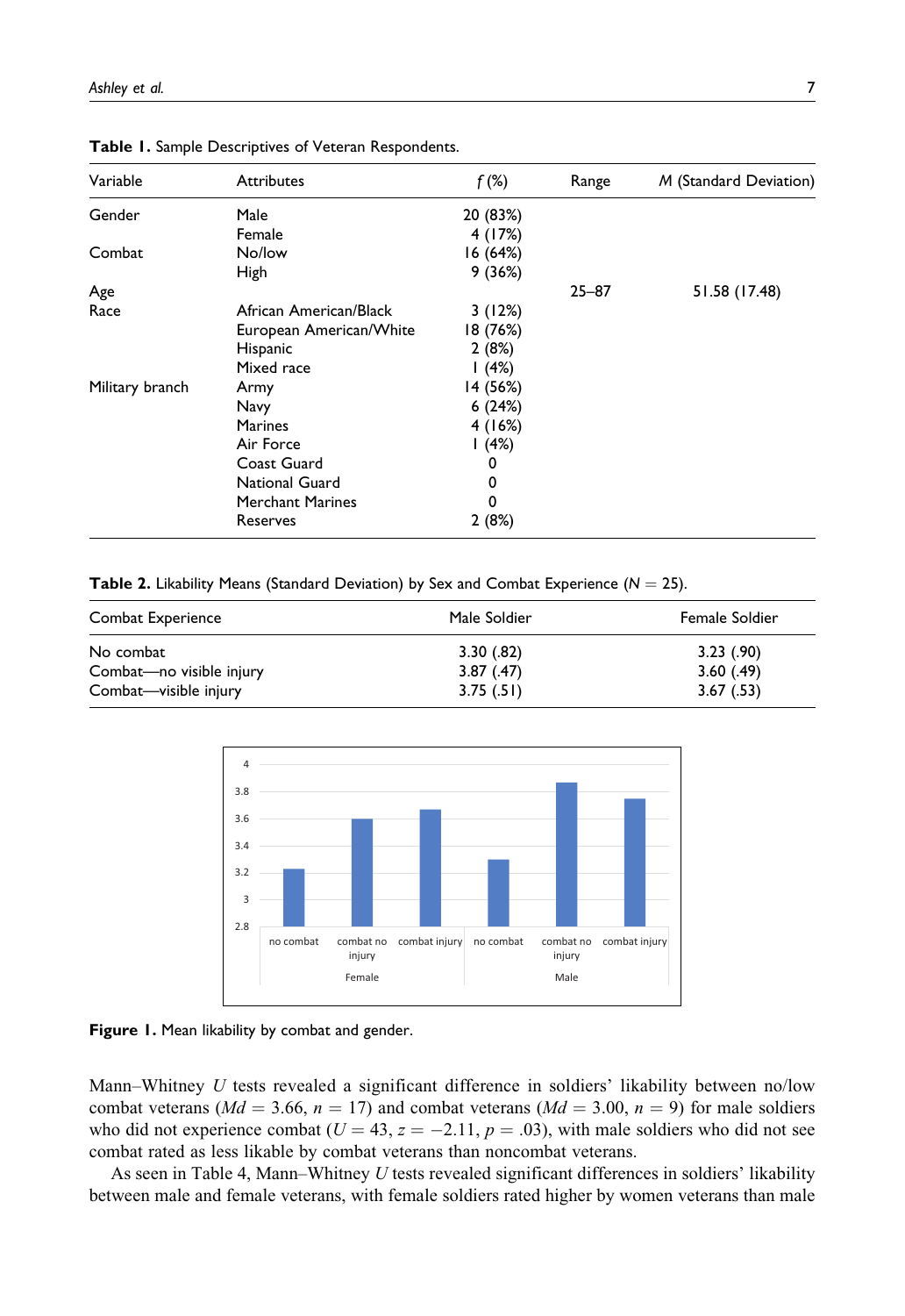|        | Soldier's Characteristic | Veteran's Combat Status |                          |          |                    |
|--------|--------------------------|-------------------------|--------------------------|----------|--------------------|
| Gender | <b>Injury Status</b>     | Combat $(n = 9)$        | No/Low Combat $(n = 16)$ | Z-Value* | <b>Effect Size</b> |
| Female | No combat                | 2.93(79)                | 3.38(.92)                | $-1.85$  |                    |
|        | No visible injury        | 3.41(.35)               | 3.69(.53)                | $-1.29$  |                    |
|        | Visible injury           | 3.59(60)                | 3.71(.51)                | $-.54$   |                    |
| Male   | No combat                | 2.87(.82)               | 3.55(.73)                | $-2.11*$ | .4 I               |
|        | No visible injury        | 4.11(.49)               | 3.77(0.44)               | $-1.62$  |                    |
|        | Visible injury           | 3.75(.59)               | 3.75(.48)                | $-.13$   |                    |

Table 3. Means (Standard Deviation), Z-Scores, and Effect Sizes of Soldiers by Veteran's Combat Status.

 $*_{p}$  < .05.

Table 4. Means (Standard Deviation), Z-Scores, and Effect Sizes of Soldiers by Veteran's Reported Gender.

|        | Soldier's Characteristic | Veteran's Reported Gender |                  |                |                    |
|--------|--------------------------|---------------------------|------------------|----------------|--------------------|
| Gender | <b>Injury Status</b>     | Male $(n = 20)$           | Female $(n = 4)$ | $Z$ -Value $*$ | <b>Effect Size</b> |
| Female | No combat                | 3.00(.82)                 | 4.08(.10)        | $-2.85*$       | .58                |
|        | No visible injury        | 3.53(.48)                 | 4.08(.10)        | $-2.56*$       | .52                |
|        | Visible injury           | 3.62(.55)                 | 4.05(0.06)       | $-2.09*$       | .42                |
| Male   | No combat                | 3.11(.85)                 | 4.05(0.06)       | $-2.40*$       | .49                |
|        | No visible injury        | 3.88(.50)                 | 4.00(0.09)       | $-.89$         |                    |
|        | Visible injury           | 3.73(.57)                 | 4.02(0.05)       | $-1.28$        |                    |

 $*_{p}$  < .05.

veterans regardless of the soldiers' injury or combat status. Mann–Whitney  $U$  tests revealed a significant difference in soldiers' likability between male veterans ( $Md = 3.11$ ,  $n = 20$ ) and female veterans ( $Md = 4.05$ ,  $n = 4$ ) for male soldiers who did not experience combat ( $U = 9$ ,  $z = -2.40$ ,  $p = .01$ , with male soldiers who did not see combat rated as less likable by male veterans than female veterans. All four female veterans in the sample were no/low combat status.

### **Discussion**

The current study examines the perspectives of veterans regarding the extent to which soldiers are favored depending on the soldier's gender and level of combat exposure. Consistent with previous research (Ashley & Brown, 2015; K. Dunivin, 1994), this study revealed that male veterans like and prefer male soldiers to female soldiers and prefer combat experienced soldiers to noncombat experienced soldiers. Injured soldiers were preferred over soldiers with no combat experience, but less liked than healthy, uninjured soldiers. This supports the notion of the CMW (K. Dunivin, 1994) in that soldiers who are exposed to combat are viewed as manly, deserving, possessing higher status, and better liked than their noncombat counterparts. It is possible that the disliked, injured male soldiers further challenge the CMW paradigm by juxtaposing the heroism associated with combat with the weakness, dependency, or vulnerability associated with injury or disability.

The results further indicated that male soldiers were perceived as more likable than female soldiers, whether combat experienced or noncombat experienced. The latter results are supported by previous research, which suggests that female soldiers and veterans are treated differently than male soldiers and veterans (Archer, 2013; Campbell & Raja, 2005; Dichter & True, 2015;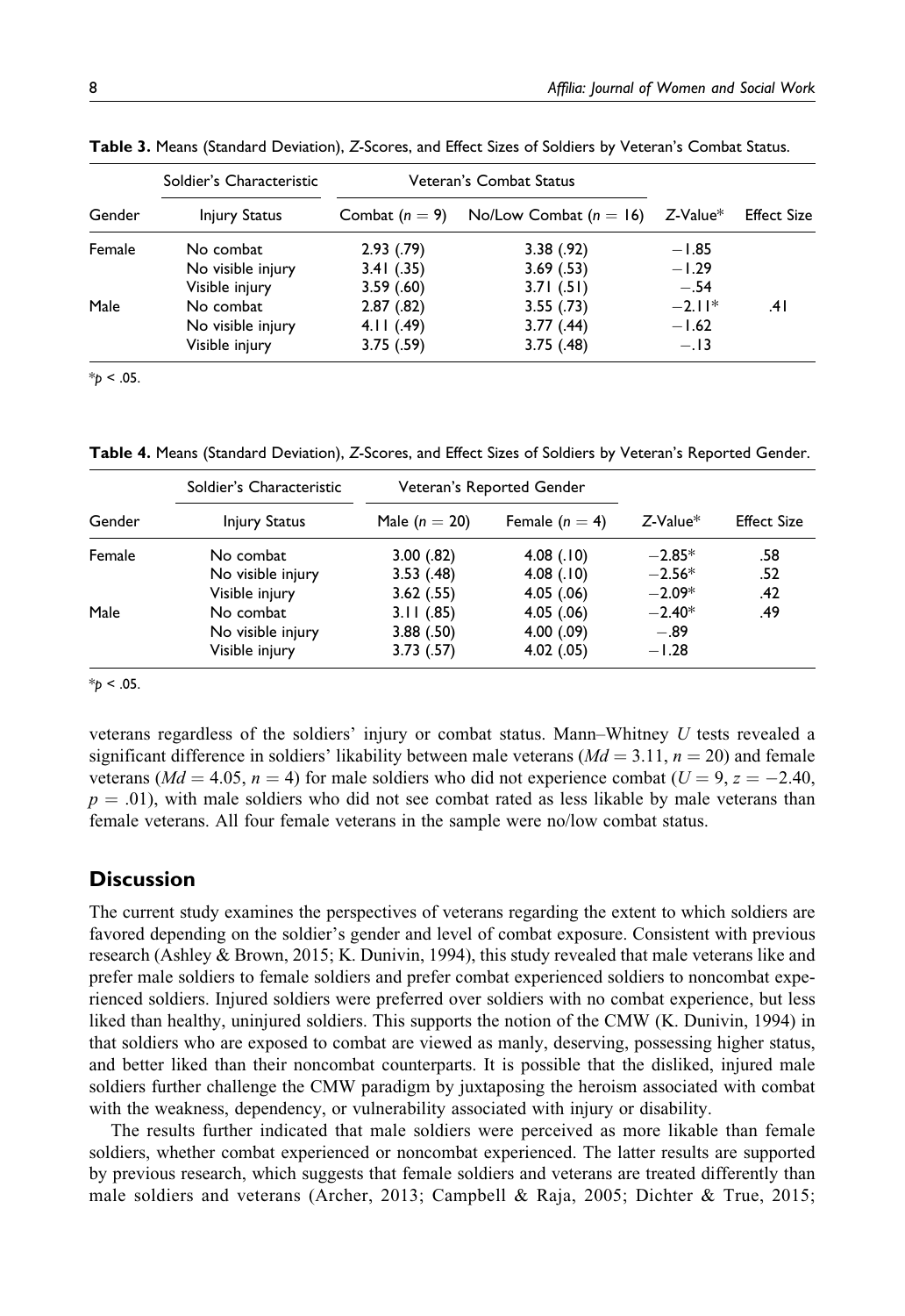Goldzweig et al., 2006). Different attitudes toward female soldiers may be due to gender-based condemnation of women within the military or feminine presentations incongruent with the image of a ''real'' soldier, resulting in ongoing discrimination, harassment, and abuse toward females in the military (King, 2013). These differential attitudes toward women can be detrimental to females entering the armed forces because they are treated as inferior in relation to their male counterparts. The masculinized culture of the military could impede the integration of males and females due to male presumptions and the sexualized nature of the military (Grohowski, 2014; Grubb & Turner, 2012; King, 2013; Maxwell, 2009).

The participants in this pilot study largely represent white male veterans with little to no combat experience. Revealing a preference for healthy, combat experienced soldiers and aversion to female soldiers, it is noteworthy that the participants had the most impassioned responses for persons unlike themselves. Previous military literature supports the authors' assertions that this is most likely associated with the hierarchy created by the masculine climate of the military and the combat elitism (Ashley & Brown, 2015) inherent in heroism. However, these findings directly conflict with Moreland and Zajonc's (1982) study, showing that perceived similarity was related to likability and familiarity. Future research exploring the self-concept and needs of various subgroupings of the veteran population may show a more intersectional picture of the military demographic, with consideration given to male and female soldiers who are married versus unmarried, with children versus without children, heterosexual versus homosexual, of differing racial and ethnic backgrounds, and how these factors may influence the perceptions of soldiers and veterans.

#### Limitations and Implications

The results of the current research reveal important insight on the attitudes veterans have regarding gender, likability, and level of combat exposure. Nevertheless, there are some limitations that require consideration. Exploratory studies such as this one have low internal validity, although they are useful as pilot projects and can yield groundbreaking information on new research topics. The results presented in this study provide initial evidence for the usefulness of future studies with more rigorous design.

The convenience sample that was used in the current study was relatively small and was comprised mainly of Caucasian males. With the growing population of ethnic minorities entering the military, a concerted effort should be focused on casting a wider net to capture a more ethnically diverse veteran population. A wider demographic may give a more complete picture of veterans seeking health care due to the findings that show many ethnic minority veterans refrain or lack access to postmilitary service health care (Tsai, Desai, Cheng, & Chang, 2014). There were a limited number of female veterans who completed the survey, making it difficult to explore females' attitudes toward male and female soldiers. It is possible that females feel differently about soldiers than their male counterparts, but this must be further explored. There is also some question of how fathers and mothers are seen, in reference to gendered caretaking and parenthood stereotypes (Archer, 2013; Hoiberg & Ernst, 1980; King, 2013). For this reason, the results attained in the study cannot be generalized to all veterans. It is also important to take into consideration that the study was an exploratory online study. Not all veterans have access to the Internet and not all of them are capable of completing a survey for the duration of 30 min. Although there is some consensus as to the effectiveness of using vignettes to explore attitudes (Archer, 2013; Fraser et al., 2010; Gould, 1996; Griffith, Hart, & Brickel, 2010), it does not guarantee that veterans responded to the questions on the vignette truthfully.

The distinction between how injured soldiers and uninjured soldiers were perceived, categorized, and favored highlights critical discourse regarding the differences between physical and mental injury. Mental health needs and treatment contain stigma not found with physical health. Stigma in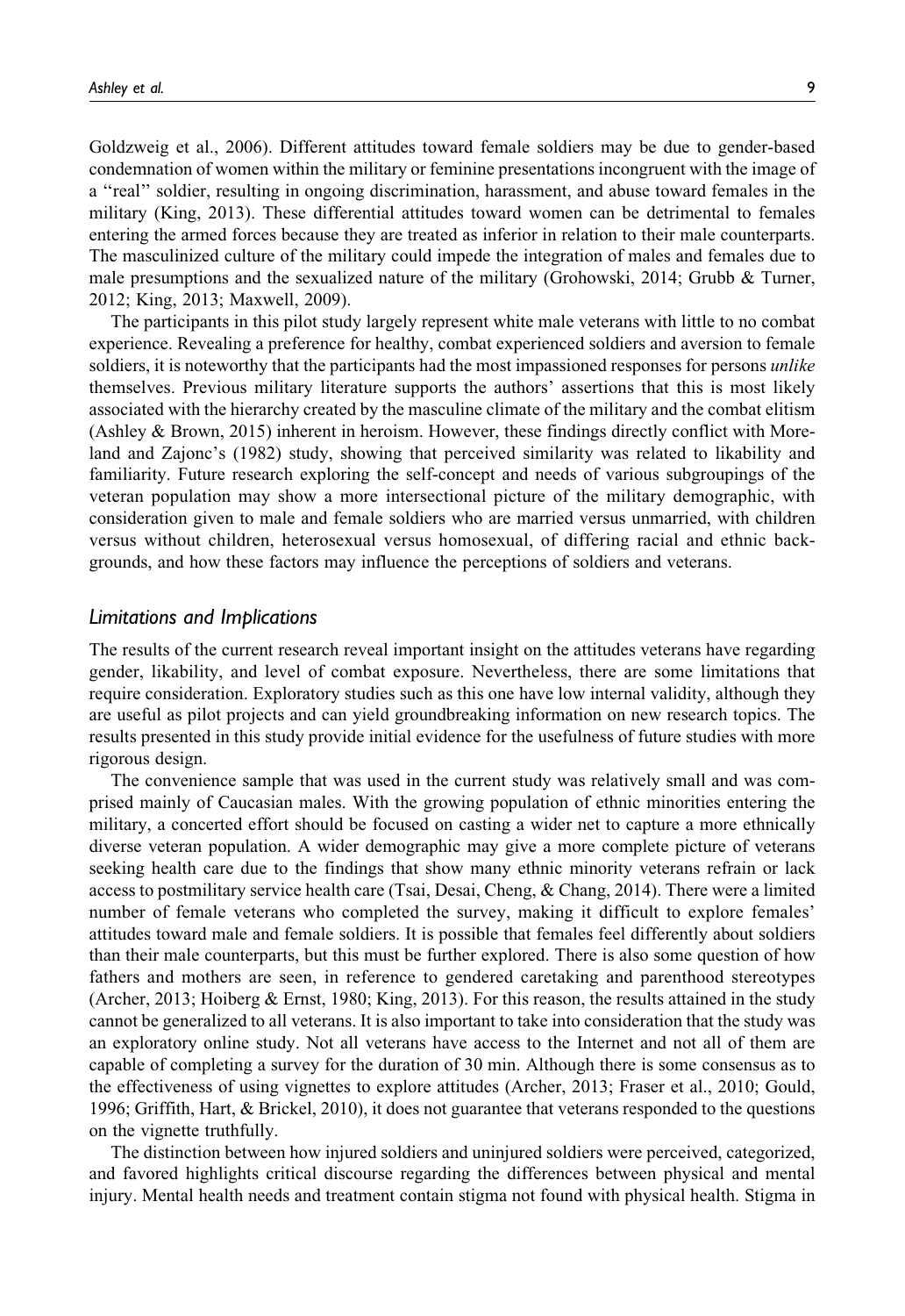seeking mental health services is laden with gender, cultural, and stigmatization of mental illness and the incapacity for recovery. Because PTSD, depression, anxiety, substance abuse, and traumatic brain injury are invisible injuries, combat veterans returning from war may feel greater obligation to maintain the stoicism and masculine expression expected of them as heroic combat warriors. Veterans with mental health symptoms may disproportionately experience concern about stigma because they have the most prestige to lose from peers and by leadership (Hoge et al., 2004).

The results of the current research illustrate the importance of attitudes toward female and male soldiers. Combat exposure fused with an oppressive climate of inadequacy renders women veterans at increased mental and physical health risk, especially as the number of females entering the armed forces continues to increase. Part of the resolution involves challenging the masculine climate of the military. As long as military culture condones a masculine characterization of heroism (Szymanski et al., 2009), individual veterans will maintain preferences based on soldiers' or veterans' gender or level of combat exposure. Ideals perpetuated by the military must be more inclusive, as the fight to protect the United States isn't gender-specific. It is specifically important to consider how veterans perceive other veterans because it could explain how professionals and paraprofessionals can better assist and counteract the stigmas and stereotypes of this population. Future research should consider exploring the attitudes of female veterans due to the limited number of females who participated in this current study.

# Conclusion

The military is a male-dominated institution that perpetuates a culture of masculinity. This Combat Warrior culture (K. Dunivin, 1994) breeds negative and dismissive attitudes toward individuals who are deemed weak based predominantly on gender stereotypes and combat status. The results of this study reflect that combat veterans prefer male soldiers who have been exposed to combat and who have not been visibly injured. Moreover, veterans like male soldiers better than female soldiers regardless of injury or combat exposure. The preference for combat experienced male soldiers perpetuates gender disparities among soldiers and veterans, creating a hierarchy in which sex, gender expectations, and combat status are defining features of superiority and heroism. The implications of being perceived as more likable based on sex and level of combat exposure are substantial; camaraderie with peers may be impacted, self-esteem and self-efficacy may be influenced, potentially impacting confidence and competence, and utilization of necessary health or mental health services may be affected. Valuable services like group treatment or programs offered by the VA may be renounced due to fears of judgment or lack of support from other veterans. Ongoing interveteran division creates barriers toward the larger goal of defending our country and protecting the security of the United States. Change requires conscious effort to shift these entrenched ideals and support inclusiveness within the armed forces. Because this population is already at significant risk for suicide, PTSD, and substance abuse, the level of risk for veterans is more substantial overall. Interveteran attitudes may be a key element in developing services and programs to veterans that are accessed, utilized, and effective.

The findings of the current study are important because the perspectives of veterans shed light on the ongoing polarities that bifurcate rather than unite the veteran population. Gender and combat differences have the potential to promote divisiveness while soldiers are in service and can adversely impact soldiers' attitudes about others and themselves post service. Exploring veterans by nuanced intersectional categories of combat elite versus noncombat experienced, male versus female, healthy or invisible injury versus visible injury reveals interveteran population barriers that may impact access to and utilization of resources.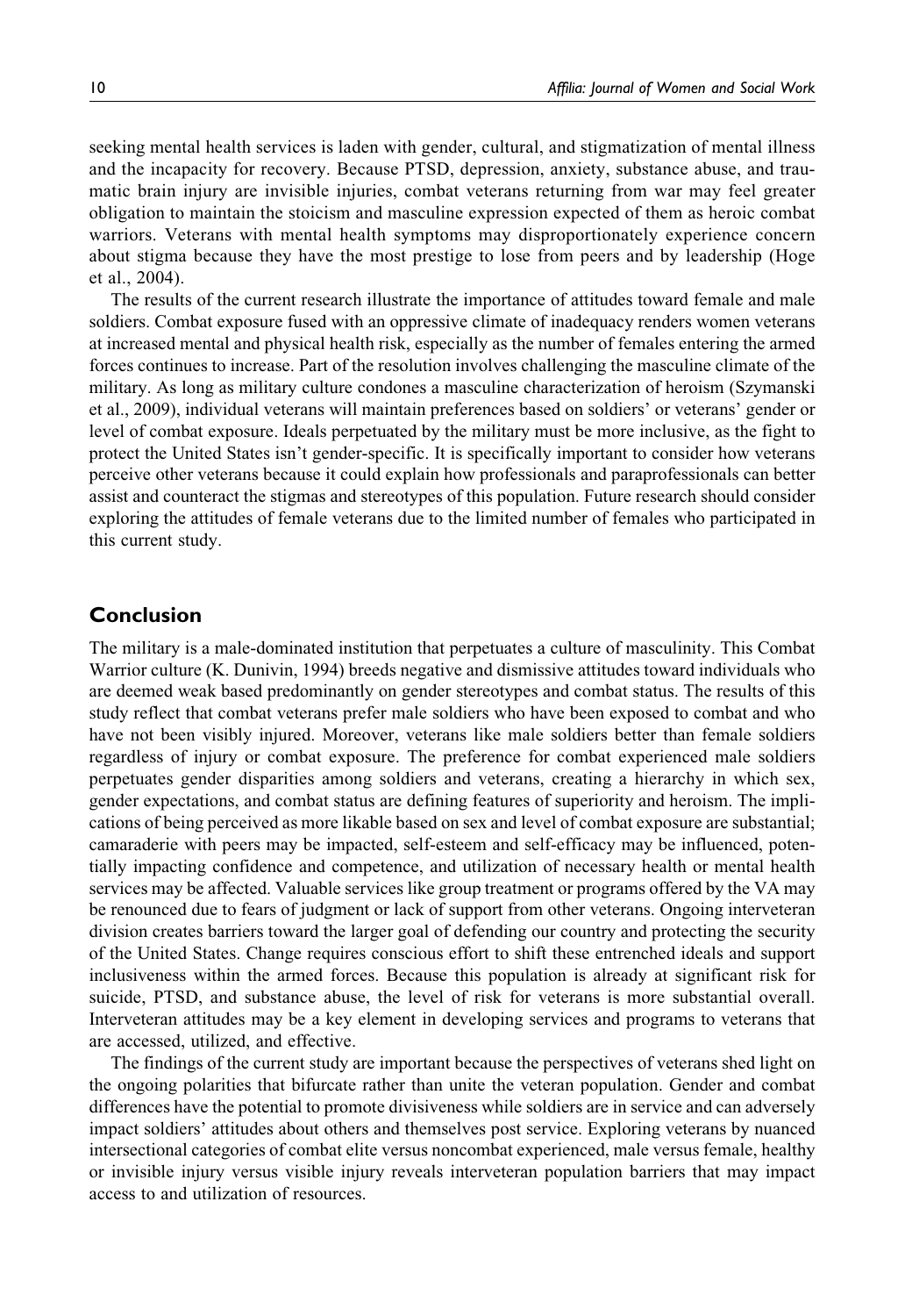#### Declaration of Conflicting Interests

The authors declared no potential conflicts of interest with respect to the research, authorship, and/or publication of this article.

#### Funding

The authors received no financial support for the research, authorship, and/or publication of this article.

#### **References**

Anonymous. (2013). Sexual assault: A stain on the U.S. military. Journal of International Affairs, 67, 211.

- Archer, E. (2013). The power of gendered stereotypes in the US marine corps. Armed Forces & Society, 39, 359–391.
- Ashley, W., & Brown, J. C. (2015). The impact of combat status on veteran's attitudes toward help seeking: The hierarchy of combat elitism. Journal of Evidence-Based Social Work, 12, 534. doi:10.1080/15433714.2014. 992695
- Bandura, A., & Bussey, K. (2004). On broadening the cognitive, motivational, and socio-structural scope of theorizing about gender development and functioning: Comment on [54] Martin, Ruble, and Szkrybalo (2002). Psychological Bulletin, 130, 691.
- Bussey, K., & Bandura, A. (1999). Social cognitive theory of gender development and differentiation. Psychological Review, 106, 676–713.
- Campbell, R., & Raja, S. (2005). The sexual assault and secondary victimization of female veterans: Helpseeking experiences with military and civilian social systems. Psychology of Women Quarterly, 29, 97–106.
- Chinkin, C., & Kaldor, M. (2013). Gender and new wars. Journal of International Affairs, 67, 167.
- Costa, D. L., & Kahn, M. E. (2010). Health, wartime stress, and unit cohesion: Evidence from union army veterans. Demography, 47, 45–66.
- Dichter, M., & True, G. (2015). "This is the story of why my military career ended before it should have": Premature separation from military service among U.S. women veterans. Affilia: Journal of Women and Social Work, 30, 187–199.
- Dunivin, K. (1994). Military culture: Change and continuity. Armed Forces and Society [H.W. Wilson—SSA], 20, 531.
- Dunivin, K. O. (1988). There's men, there's women, and there's me: The role and status of military women. Minerva, 6, 43.
- Fraser, I. H., Fish, T. A., Brodie, D. A., Fournier, W. I., Houlihan, M., & Nussey, B. A. (2010). Reported experience with PTSD and attitudes toward peers with PTSD at a large Canadian army base. Electronic Journal of the American Association of Behavioral and Social Sciences, 13. Retrieved from [http://aabss.org/](http://aabss.org/Perspectives2010/PTSDmilitaryAttitudes.pdf) [Perspectives2010/PTSDmilitaryAttitudes.pdf](http://aabss.org/Perspectives2010/PTSDmilitaryAttitudes.pdf)
- Fuller, S. (2008). Job mobility and wage trajectories for men and women in the United States. American Sociological Review, 73, 158–183.
- Gayle, M. (2006). Female by operation of law: Feminist jurisprudence and the legal imposition of sex. William and Mary Journal of Women and the Law, 12, 737–761.
- Goldzweig, C., Balekian, T., Rolón, C., Yano, E., & Shekelle, P. (2006). The state of women veterans' health research. Results of a systematic literature review. Journal of General Internal Medicine, 21, S82–S92.
- Gould, D. (1996). Using vignettes to collect data for nursing research studies: How valid are the findings? Journal of Clinical Nursing, 5, 207–212.
- Griffith, J. D., Hart, C. V., & Brickel, M. (2010). Using vignettes to change knowledge and attitudes about rape. College Student Journal, 44, 515–528.
- Grohowski, M. (2014). Moving words/words that move: Language practices plaguing U.S. servicewomen. Women and Language, 37, 121.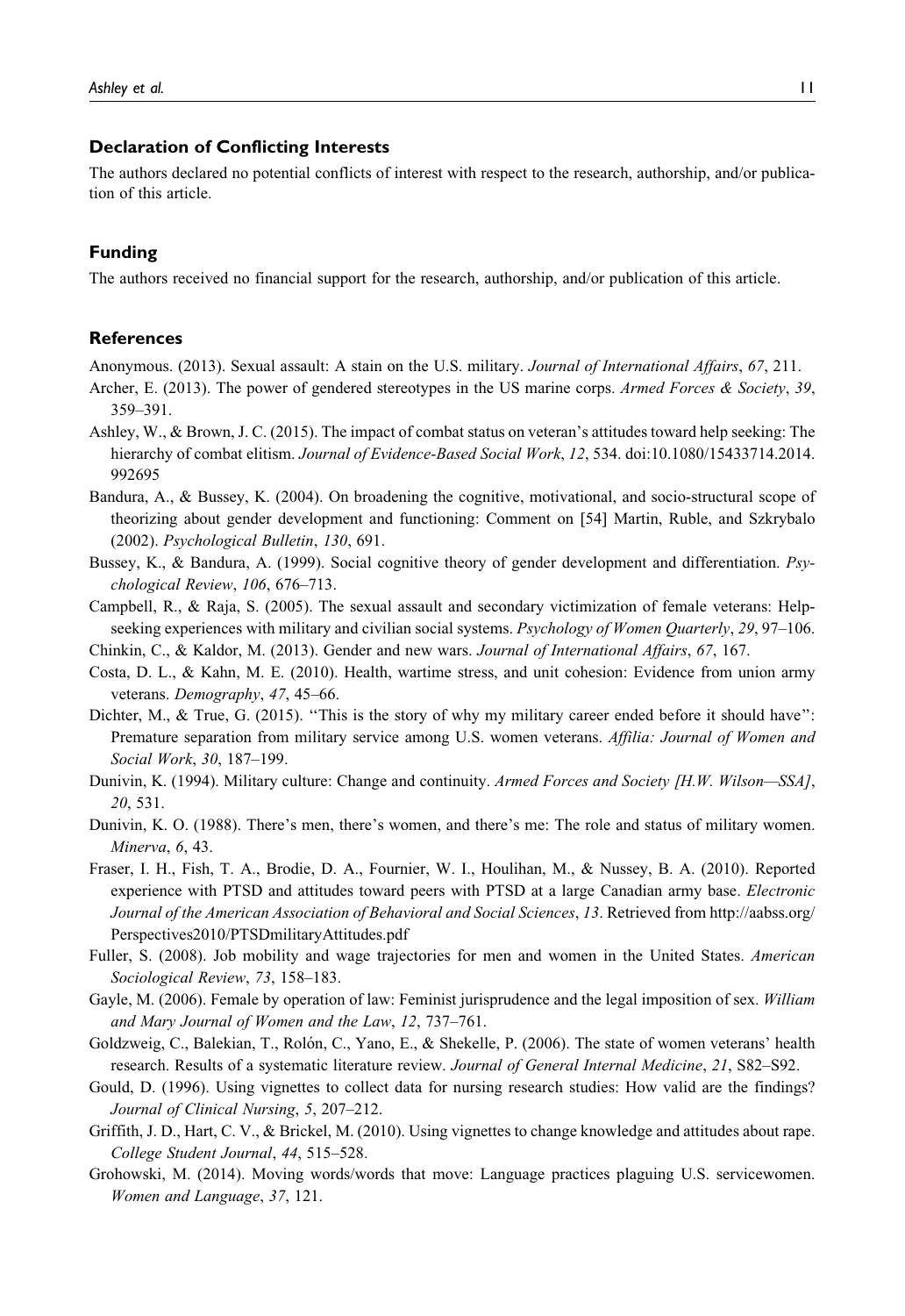- Grubb, A., & Turner, E. (2012). Attribution of blame in rape cases: A review of the impact of rape myth acceptance, gender role conformity and substance use on victim blaming. Aggression and Violent Behavior, 17, 443–452.
- Haavio-Mannila, E. (1986). Inequalities in health and gender. Social Science & Medicine, 22, 141–149.
- Hoge, C. W., Castro, C. A., Messer, S. C., McGurk, D., Cotting, D. I., & Koffman, R. L. (2004). Combat duty in Iraq and Afghanistan, mental health problems, and barriers to care. New England Journal of Medicine, 351, 13–22.
- Hoiberg, A., & Ernst, J. (1980). Motherhood in the military: Conflicting roles for navy women?*International* Journal of Sociology of the Family, 10, 265–280.
- Keats, P. A. (2010). Soldiers working internationally: Impacts of masculinity, military culture, and operational stress on cross-cultural adaptation. International Journal for the Advancement of Counseling, 32, 290-303. King, A. (2013). The female soldier. Parameters, 43, 13–25.
- Lorber, W., & Garcia, H. (2010). Not supposed to feel this: Traditional masculinity in psychotherapy with male veterans returning from Afghanistan and Iraq. Psychotherapy: Theory, Research, Practice, Training, 47, 296–305.
- Macapagal, K. R., Rupp, H. A., & Heiman, J. R. (2011). Influences of observer sex, facial masculinity, and gender role identification on first impressions of men's faces. Journal of Social, Evolutionary, and Cultural Psychology, 5, 92.
- MacCoun, R. J., & Hix, W. M. (1993). Unit cohesion and military performance in sexual orientation and U.S. military personnel policy: An update of RAND's 1993 study. Retrieved August 16, 2016, from [https://www.](https://www.law.berkeley.edu/files/csls/Unit_Cohesion_and_Military_Performance_Ch5_MacCoun_Hix.pdf) [law.berkeley.edu/files/csls/Unit\\_Cohesion\\_and\\_Military\\_Performance\\_Ch5\\_MacCoun\\_Hix.pdf](https://www.law.berkeley.edu/files/csls/Unit_Cohesion_and_Military_Performance_Ch5_MacCoun_Hix.pdf)
- Mattocks, K. M., Haskell, S. G., Krebs, E. E., Justice, A. C., Yano, E. M., & Brandt, C. (2012). Women at war: Understanding how women veterans cope with combat and military sexual trauma. Social Science  $\&$ Medicine, 74, 537–545.
- Maxwell, C. (2009). Moving beyond rape as a ''weapon of war'': An exploration of militarized masculinity and its consequences. Canadian Woman Studies, 28, 18.
- Moreland, R. L., & Zajonc, R. B. (1982). Exposure effects in person perception: Familiarity, similarity, and attraction. Journal of Experimental Social Psychology, 18, 395–415.
- Morral, A. R., Gore, K. L., Schell, T. L., Bicksler, B., Farris, C., Ghosh-Dastidar, B., ... Williams, K. M. (2015). Sexual assault and sexual harassment in the U.S. military: Highlights from the 2014 RAND military workplace study. Santa Monica, CA: RAND Corporation, RB-9841-OSD, 2015. Retrieved July 22, 2016, from [http://www.rand.org/pubs/research\\_briefs/RB9841.html](http://www.rand.org/pubs/research_briefs/RB9841.html)
- Neff, K., Cooper, C., & Woodruff, A. (2007). Children's and adolescents' developing perceptions of gender inequality. Social Development, 16, 682–699.
- Prividera, L., & Howard, J. (2014). Repealing the direct combat exclusion rule: Examining the ongoing ''invisible war'' against women soldiers. Women and Language, 37, 115–229.
- Resnick, E., Mallampalli, M., & Carter, C. (2012). Current challenges in female veterans' health. Journal of Women's Health (2002), 21, 895–900.
- Rubin, A., & Babbie, E. (2010). Research methods for social work (7th ed.). Belmont, CA: Brooks/Cole Cengage Learning.
- Safire, W. (2007, March 18). Language: Woman or female. New York Times: The Opinion Pages. Retrieved August 16, 2016, from [http://www.nytimes.com/2007/03/18/opinion/18iht-edsafire.](http://www.nytimes.com/2007/03/18/opinion/18iht-edsafire.4943390.html?_r=0) 494339[0](http://www.nytimes.com/2007/03/18/opinion/18iht-edsafire.4943390.html?_r=0).html? $r=0$
- Siebold, G. L. (2007). The essence of military group cohesion. Armed Forces and Society, 33, 286–295.
- Standing, L. G. (2004). Halo effect. In M. S. Lewis-Black, A. Bryman, & T. F. Liao (Eds.), The SAGE encyclopedia of social science research methods, Volume 1 (pp. 42–62). Thousand Oaks, CA: Sage.
- Szymanski, D., Gupta, A., Carr, E., & Stewart, D. (2009). Internalized misogyny as a moderator of the link between sexist events and women's psychological distress. Sex Roles, 61, 101-109.
- Thorndike, E. L. (1920). The constant error in psychological ratings. Journal of Applied Psychology, 4, 25–29.